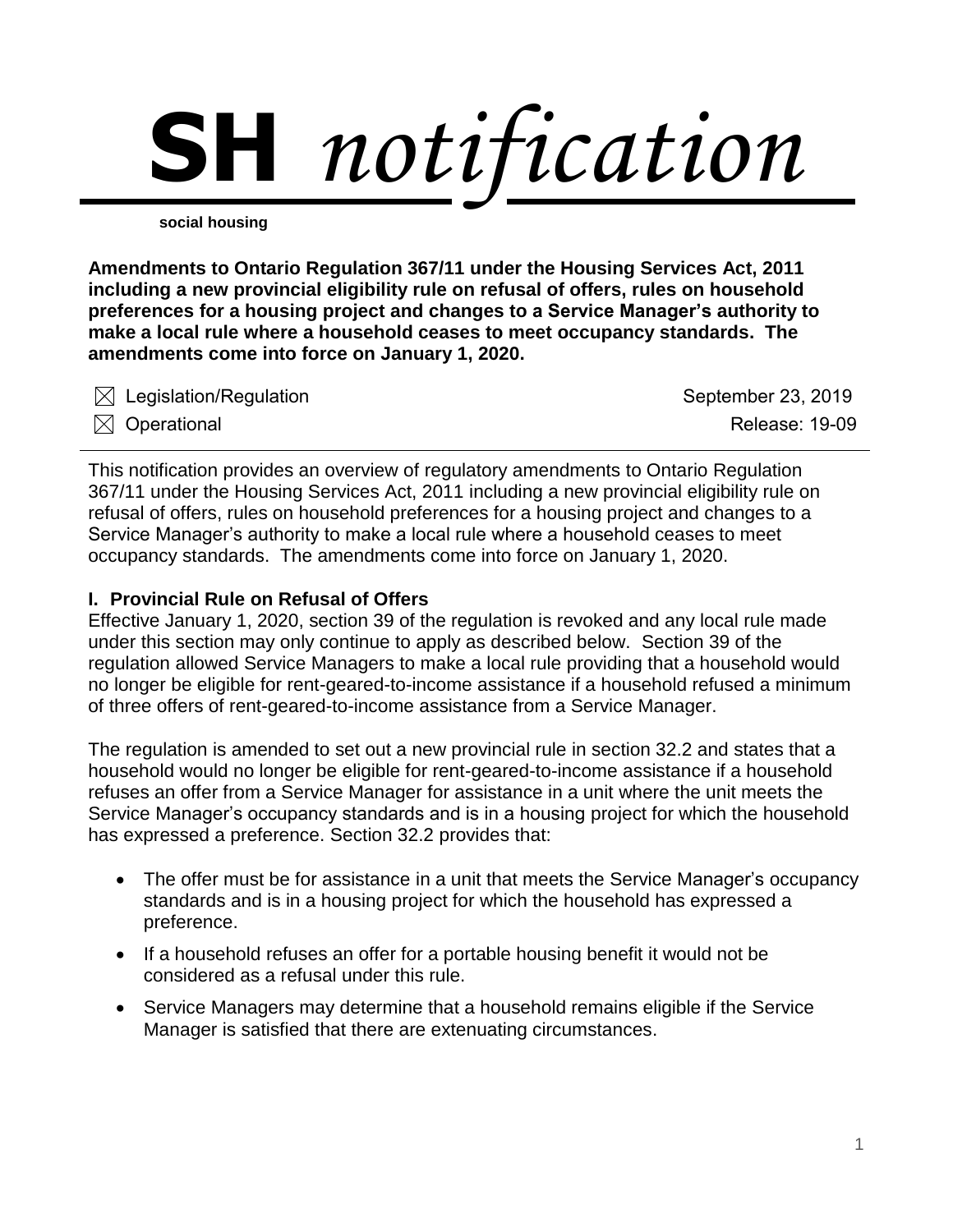# *When do these rules begin to apply?*

The amendments to the regulation come into force on January 1, 2020.

The provincial rule on refusal of offers begins to apply on a date chosen by the Service Manager that is no later than January 1, 2021 - or if no date is chosen, January 1, 2021.

Until the Service Manager implements the provincial rule on refusal of offers, any local eligibility rule that was made by the Service Manager under section 39, as it read immediately before it was revoked, continues to apply.

All Service Managers are required to comply with the provincial rule on refusal of offers by January 1, 2021.

Service Managers are required to make reasonable efforts to notify households of the provincial rule on refusal of offers.

Service Managers must make reasonable efforts to notify households on the waiting list of the new provincial rule on refusal of offers before the rule begins to apply.

#### *What could be considered an extenuating circumstance?*

Service Managers may determine that a household remains eligible for rent-geared-to-income assistance if the Service Manager is satisfied that there are extenuating circumstances. Examples of potential extenuating circumstances could include situations where at the time of an offer from a Service Manager an applicant is in the hospital, receiving treatment for addiction, or if an applicant is a survivor of domestic violence or human trafficking and a preferred building is no longer safe due to the proximity of an abuser.

#### *How will the changes impact special priority applicants?*

 $\overline{a}$ 

The provincial rule on refusal of offers would apply to all applicants on centralized waiting lists, including special priority applicants (SPP)<sup>1</sup>. Service Managers have the discretion to consider extenuating circumstances and are encouraged to use their discretion to consider potential extenuating circumstances for special priority applicants to ensure they are not negatively impacted. The ministry intends to develop guidance material in collaboration with partner ministries related to special priority applicants.

Current regulatory provisions for SPP applicants remain in place, including the ability of SPP households to request to place their applications on hold (once) for up to one year and maintain their place on the waiting list, if they are or will be living with the abusing individual (section 46, paragraph 9).

 $1$  The Special Priority Policy (SPP) gives survivors of domestic violence and human trafficking priority access to RGI housing. Under Ontario Regulation 367/11 of the *Housing Services Act, 2011*, the prescribed provincial priority rules establish that a household in the SPP category has priority over other households seeking RGI assistance.